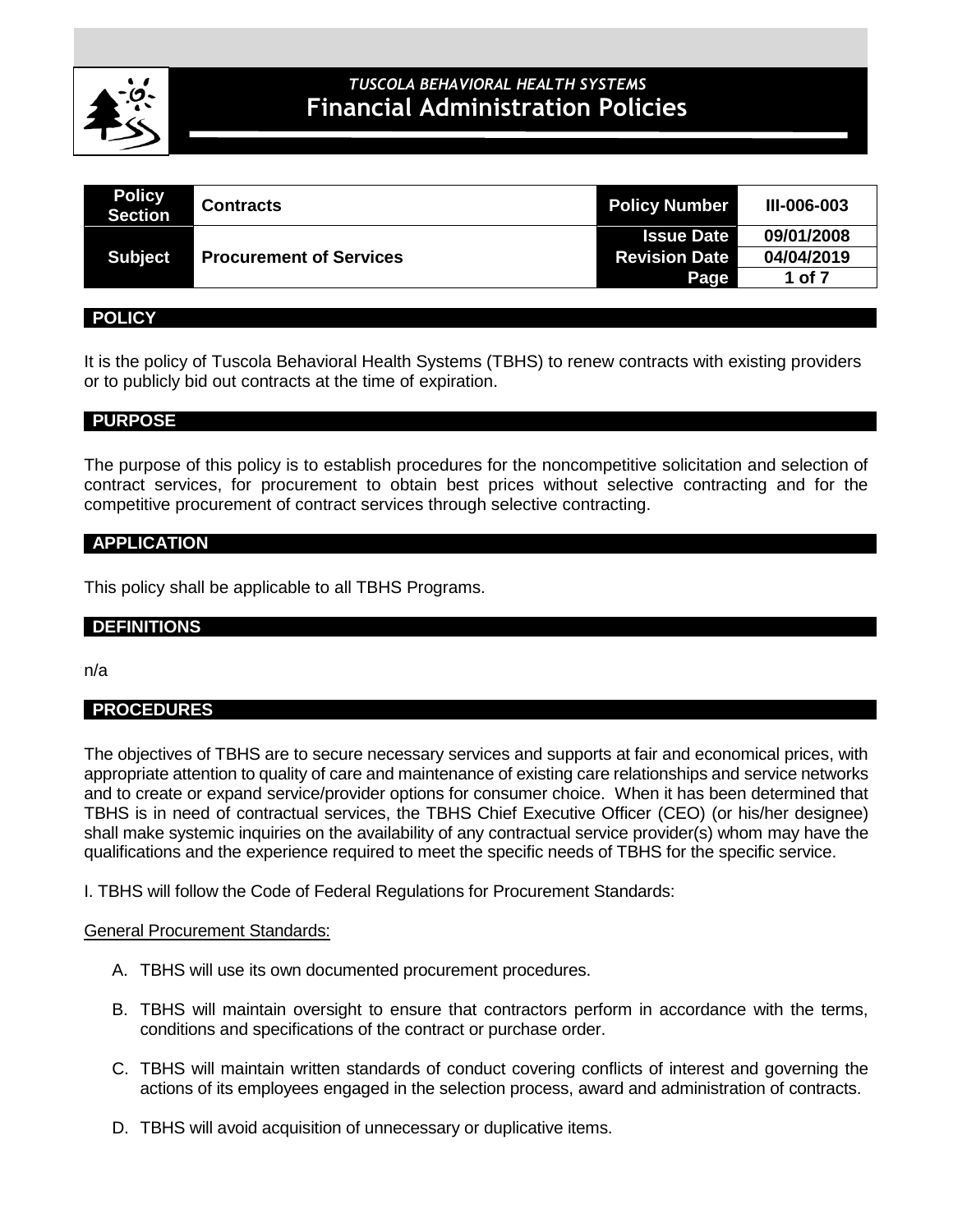| <b>Policy</b><br><b>Section</b> | <b>Contracts</b>               | <b>Policy Number</b> | <b>III-006-003</b> |
|---------------------------------|--------------------------------|----------------------|--------------------|
|                                 |                                | <b>Issue Date</b>    | 09/01/2008         |
| <b>Subject</b>                  | <b>Procurement of Services</b> | <b>Revision Date</b> | 04/04/2019         |
|                                 |                                | Page                 | 2 of 7             |

- E. TBHS is encouraged to use agreements for procurement or use of common or shared goods or services.
- F. TBHS is encouraged to use Federal excess or surplus property.
- G. TBHS is encouraged to use value engineering clauses in construction projects.
- H. TBHS will only award contracts to responsible contributors.
- I. TBHS will maintain records sufficient to detail the history of procurement.
- J. TBHS may use a time and materials type contract only after a determination that no other contract is suitable and if the contract includes a ceiling price that the contractor exceeds at its own risk.
- K. TBHS will be responsible in accordance with good administrative practice and sound business judgement, for the settlement of all contractual and administrative issues arising out of procurements.

Competition:

- A. TBHS will conduct all procurement transactions in a manner providing full and open competition.
- B. TBHS will prohibit geographical preferences.
- C. TBHS will have written procedures for procurement transactions.
- D. TBHS will ensure prequalified lists are current and include enough to maximize open competition.

Methods of Procurement to be followed:

- A. Micro purchase up to \$5,000 no solicitation needed.
- B. Small purchases up to \$150,000 price or quotes must be obtained.
- C. Sealed bids over \$150,000 formal advertising.

Contracting with Small, Minority, Women's Business

A. TBHS will consider contracts with small, minority and women's businesses and will be used when possible.

Contract Cost and Price

- A. TBHS will perform a cost or price analysis if over \$150,000.
- B. Negotiate profit when there is no price competition.
- C. Cost or prices are based on estimated costs.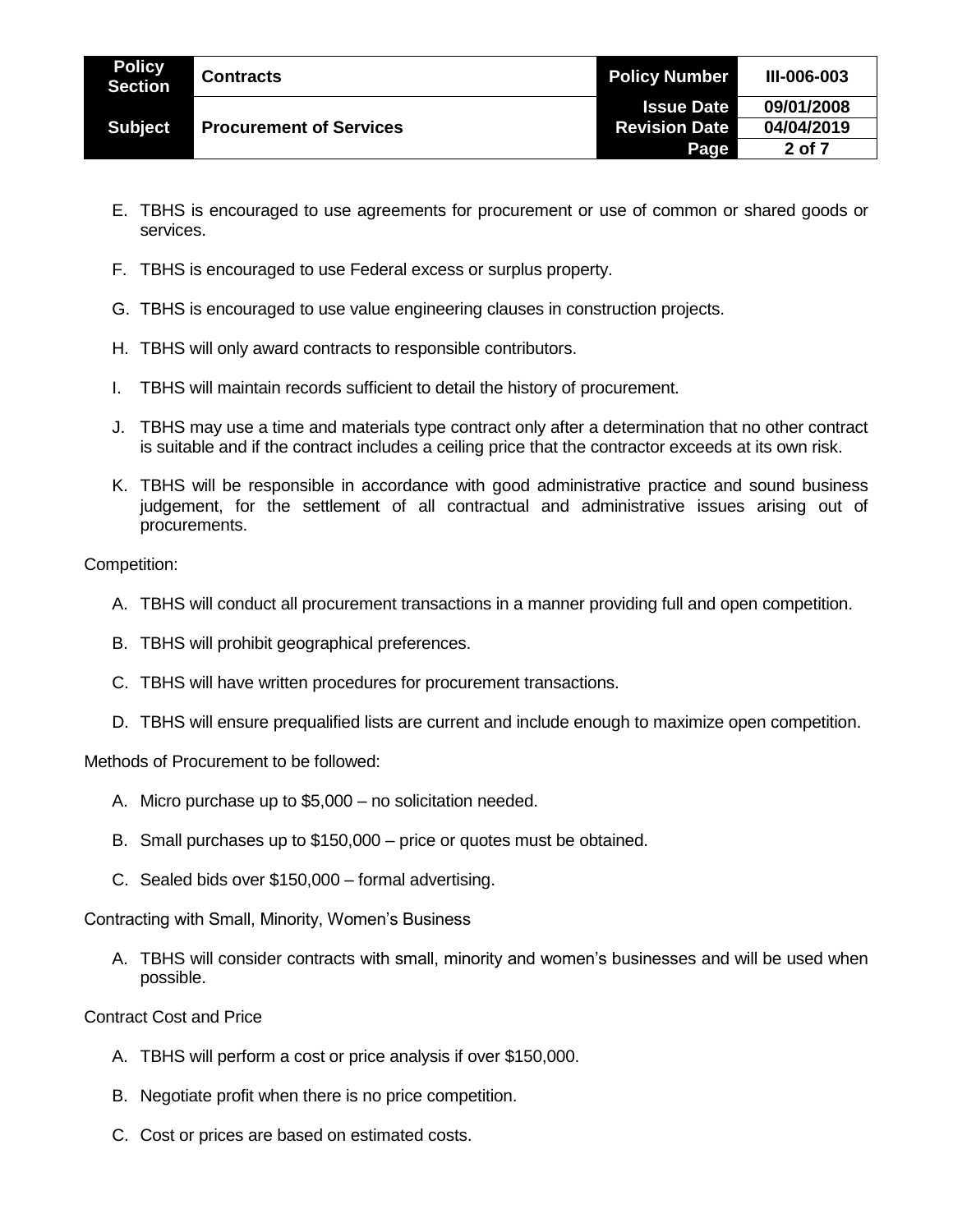| <b>Policy</b><br>Section | <b>Contracts</b>               | <b>Policy Number</b> | <b>III-006-003</b> |
|--------------------------|--------------------------------|----------------------|--------------------|
|                          |                                | <b>Issue Date</b>    | 09/01/2008         |
| <b>Subject</b>           | <b>Procurement of Services</b> | <b>Revision Date</b> | 04/04/2019         |
|                          |                                | Page                 | 3 of 7             |

D. TBHS will not use a cost plus percentage of contracting.

Federal Awarding Agency or Pass-Through Entity Review

A. TBHS will make technical specifications on proposed procurement available upon request and make proposals available upon request, if over \$150,000.

## Bonding Requirements

A. For construction or facility improvement contracts exceeding \$150,000, TBHS will obtain a bid guarantee, performance bond and a payment bond.

Any contract for services with a value exceeding \$10,000 or if multiple contracts under one provider cause the total of the provider contracts to exceed \$10,000, the contract(s), must have the approval of the governing Board of Tuscola Behavioral Health Systems. Any contract for services with a value under \$10,000 must have the approval of the CEO. All contracts and contract providers must meet the requirements of TBHS, the state, and the federal government, as applicable.

## II. Renewal of Existing Contracts

Prior to the expiration of a contract, the Contract Manager will inquire with the Chief Operating Officer (COO) and/or (if appropriate) the Chief Financial Officer (CFO) if a renewal of the contract is recommended. If renewal is deemed appropriate, the Contract Manager will request approval from the CEO. Once approval is given, the contract will be placed on the Board listing for approval by the Board of Directors.

#### III. Non-Competitive Procurement

The TBHS CEO (or his/her designee) may enter into preliminary noncompetitive negotiation with a particular service provider if at least one of the following circumstances apply:

- A. The service is available only from a single source.
- B. There is a public exigency or emergency when the urgency for the requirement will not permit a delay incident to competitive solicitation.
- C. After solicitation of a number of sources, competition is determined inadequate.
- D. The services involved are professional (clinical; etc.) services of limited quantity or duration.
- E. The services involved are professional (administrative) services which do not constitute comprehensive management services (so-called MSO or ASO arrangements with a sole source) or significant automated data processing services.
- F. The selection of the service provider was through consumer choice and the provider accepts TBHS contractual requirements and the service provider's rate is acceptable by TBHS.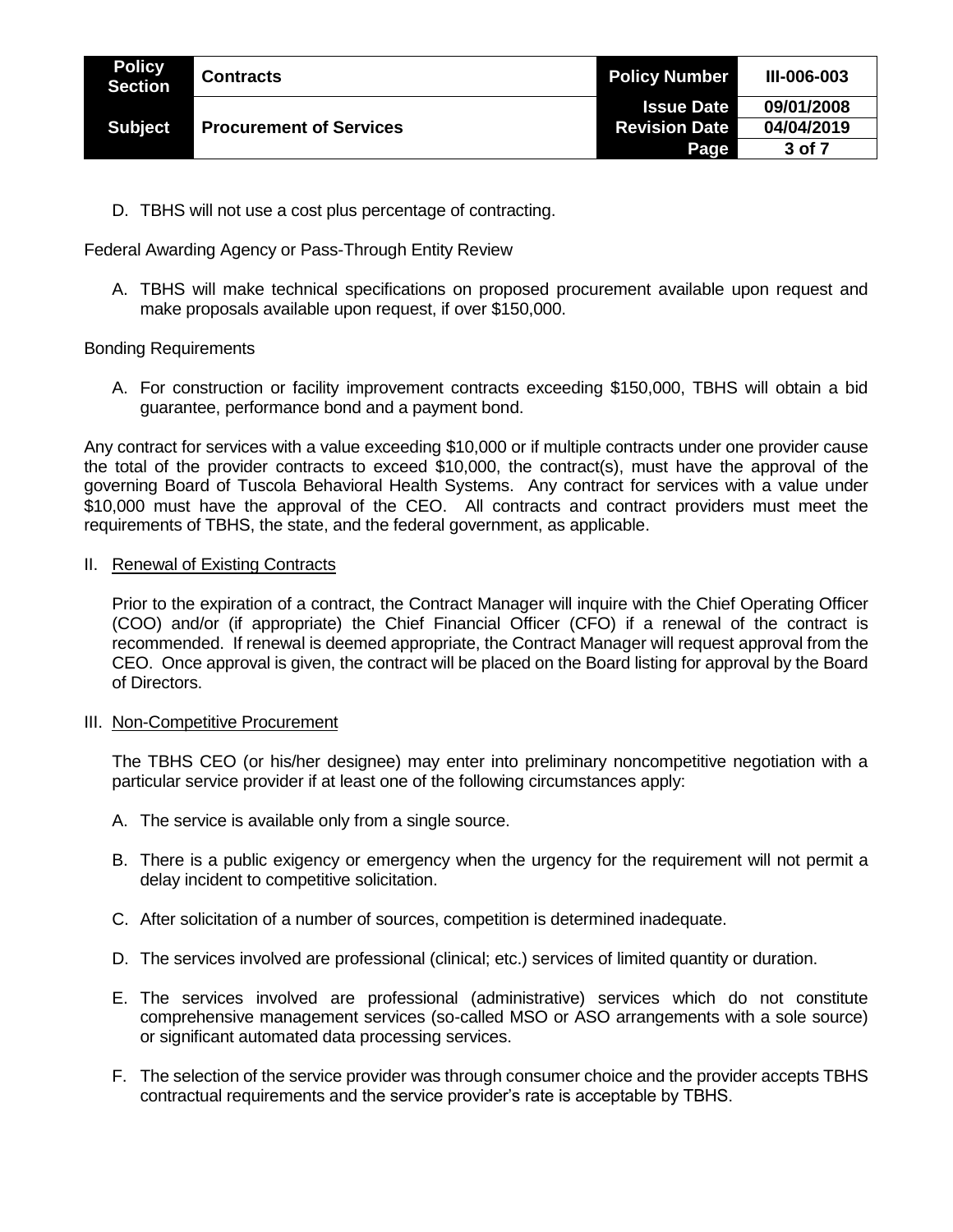| <b>Policy</b><br><b>Section</b> | <b>Contracts</b>               | <b>Policy Number</b> | <b>III-006-003</b> |
|---------------------------------|--------------------------------|----------------------|--------------------|
|                                 |                                | <b>Issue Date</b>    | 09/01/2008         |
| <b>Subject</b>                  | <b>Procurement of Services</b> | <b>Revision Date</b> | 04/04/2019         |
|                                 |                                | Page                 | 4 of 7             |

G. The services are provided by a contractor, where continuity of care arrangements are of paramount concern for the consumer.

If TBHS does not plan to restrict or otherwise limit the number of providers who can participate in TBHS provider panel network for specific services, the TBHS CEO (or his/her designee) may negotiate with multiple available service providers who may have the qualifications and the experience required to meet the specific needs of TBHS for the specific service(s) and may recommend that the Board of TBHS approve service contracts with such providers on a service unit fee for actual services basis.

Upon completion of such noncompetitive negotiations, the TBHS CEO may recommend that the Board of TBHS approve a service contract.

#### IV. Competitive Procurement

If none of the above-cited circumstances apply the TBHS CEO shall, implement a procurement process to obtain best prices without selective contracting or a process for the competitive procurement of contract services through selective contracting.

A. Competitive Procurement – Without Selective Contracting

If the TBHS CEO implements a process for procurement to obtain best prices without selective contracting, it shall constitute an "any willing and qualified provider" process whereby bids can be solicited and used by TBHS to set prices for a service and then contracts or other provider agreements can be offered by TBHS to any qualified provider that is willing to fulfill the contract and meet the price.

B. Competitive Procurement – Selective Contracting

If the TBHS CEO implements procurement for selective contracting, TBHS would purchase specific services from a provider or a limited number of providers who agree(s) to fulfill contractual obligations for an agreed upon price. The TBHS CEO and/or designee shall identify the specific services to be provided and seek proposals/price bids. The TBHS CEO shall make recommendation to the TBHS Board for the offering of a contract(s) to the service provider(s) whom are the successful bidder(s) that met the bid requirements of TBHS and thereby possess the qualifications and the experience required to meet the specific needs of TBHS for the specific service and whom represents, in the technical assessment of the TBHS CEO, the most feasible choice(s) for TBHS; the Board of TBHS shall approve the awarding of the contract(s) to the most appropriate bidder(s).

It is the policy of TBHS to abide by the following standards relating to each of the identified areas for all Competitive Procurements (if applicable):

#### STANDARDS FOR CONSUMER INVOLVEMENT

- 1. Whenever possible and practical, consumers and their families will be involved in the development of requests for proposals which directly impact consumer care and services.
- 2. Whenever possible, consumers and their families will be involved in the evaluation of proposals received in response to a request for proposals and in the contract award process.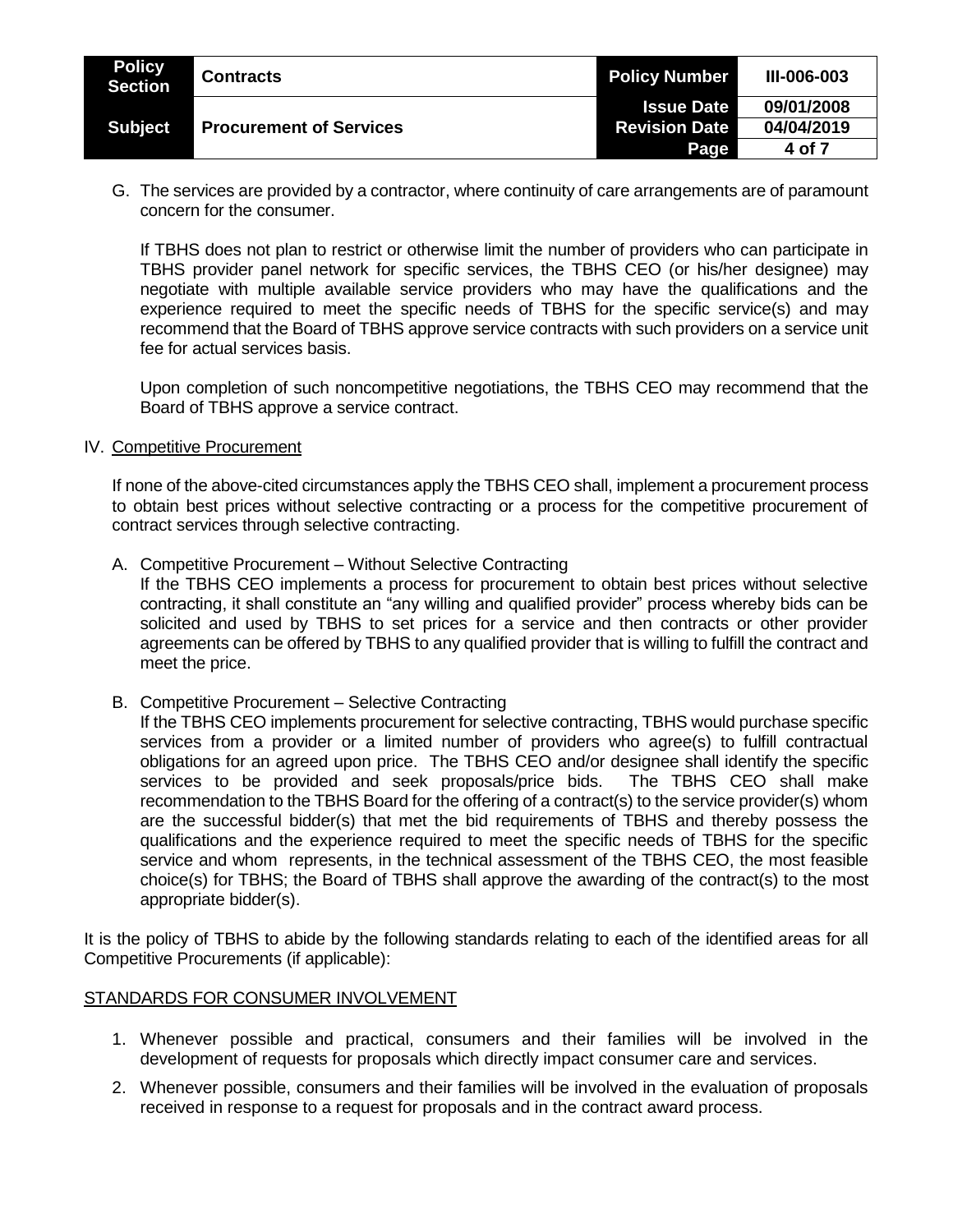| <b>Policy</b><br><b>Section</b> | <b>Contracts</b>               | <b>Policy Number</b> | <b>III-006-003</b> |
|---------------------------------|--------------------------------|----------------------|--------------------|
| <b>Subject</b>                  | <b>Procurement of Services</b> | <b>Issue Date</b>    | 09/01/2008         |
|                                 |                                | <b>Revision Date</b> | 04/04/2019         |
|                                 |                                | Page                 | 5 of 7             |

## STANDARDS FOR BIDDER LIST MAINTENANCE

- 1. TBHS may maintain a list of potential bidders. The list shall be maintained by category of service (i.e., DD Residential Care Providers, Physicians, etc.).
- 2. Any individual or entity may request that they be added to the list of potential bidders provided that they are qualified to provide services in the category within which they wish to be listed.
- 3. Potential bidders will be requested to submit a provider network application prior to being added to the bidders list.

## STANDARDS FOR ISSUING REQUESTS FOR PROPOSALS

Each request for proposal (RFP) issued by TBHS shall conform to the following standards:

- 1. Potential Provider Qualifications: Minimum staff qualifications and experience (credentialing requirements), organizational and/or management expertise, financial stability, reputation and other qualifications shall be specified in the RFP. Only those individuals or entities which meet the qualifications shall be considered further.
- 2. Contact Person and Response Deadline: The RFP shall identify the name, address, e-mail address, and telephone number of a contact person for the purpose of the proposal and shall bear a deadline date for the submission of responses. To avoid the appearance of impropriety, the contact person shall not be the same as the program supervisor, manager or chief for the program to which the RFP relates. The deadline specified for the submission of responses to the RFP shall not be less than 14 days from the issue date of the RFP. Responses received after the deadline will not be considered. In the event no responses are received, TBHS will consider re-posting the RFP or follow-up with any new inquires that arise. If necessary, the RFP process may be put in place should the new inquiry result in interest. This will be dependent on the number of times the ad was posted and if multiple inquires are received.
- 3. Nature and Scope of Work: The specific nature, context and scope of work to be performed by the potential provider shall be specified in sufficient detail as to enable an educated and informed response to the RFP. Any explanatory attachments will be referenced and labeled.
- 4. Provisions for Clarification: The RFP will include provisions for all of the following:
	- A. Answering questions from prospective bidders about the RFP (i.e., bidders meeting, responses to written questions, etc.).
	- B. Procedures for how changes to the RFP that occur after the issue date will be handled, who will be notified of those changes and how they will be made.
- 5. Evaluation Criteria: The RFP may include categorical criteria against which the bidder's proposal will be evaluated and the maximum number of points that will be awarded for each category. Under each category, examples may be provided. Any weights that are assigned to any particular category will also be disclosed in the RFP. The RFP will also stipulate how the bid or proposal will be evaluated (i.e., single decision maker, selection committee, etc.).
- 6. Submission Requirements: The RFP will specify the form and format of the responses solicited. The requirements will identify, in detail, exactly what is required from bidders and how these are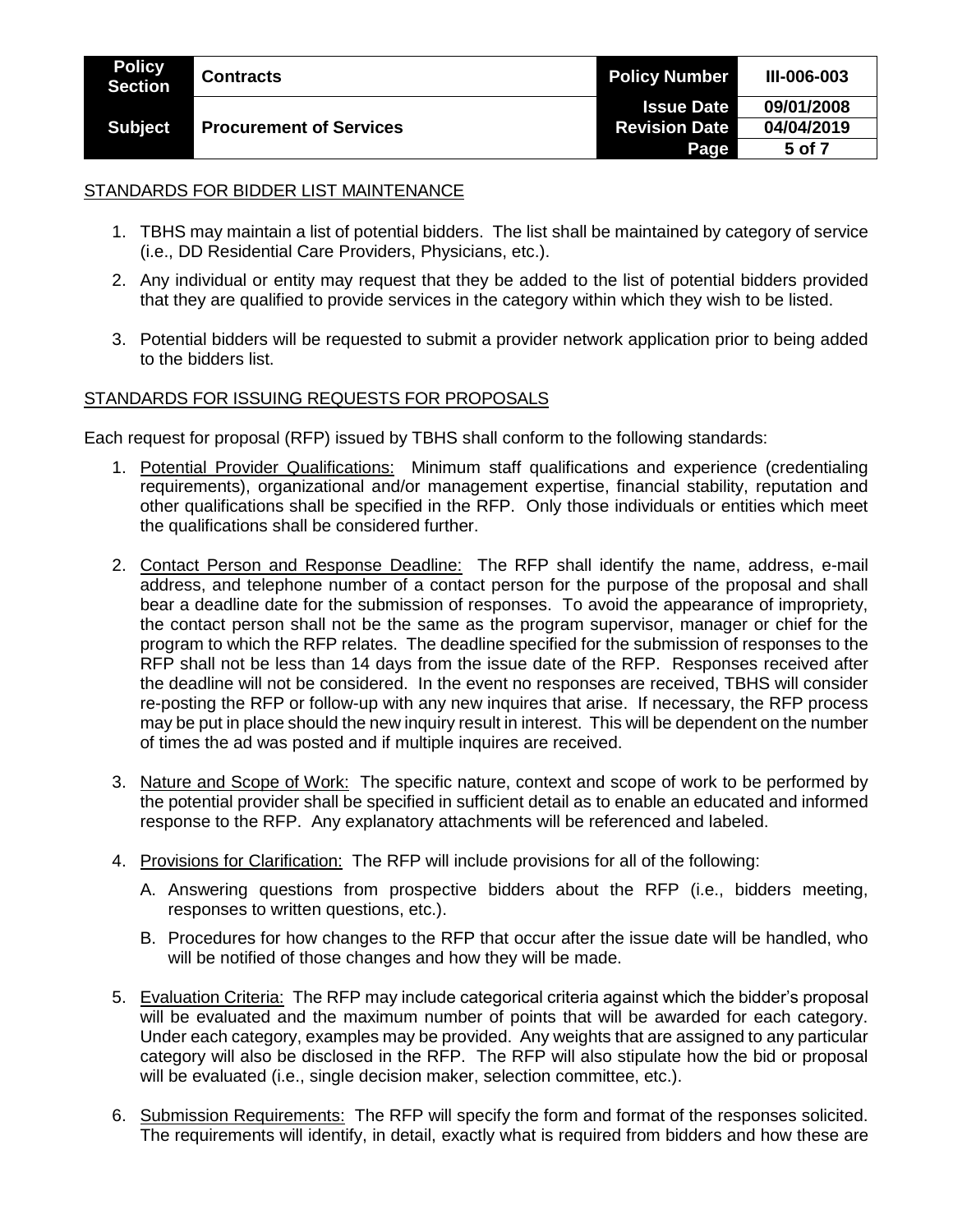| <b>Policy</b><br><b>Section</b> | <b>Contracts</b>               | <b>Policy Number</b> | <b>III-006-003</b> |
|---------------------------------|--------------------------------|----------------------|--------------------|
|                                 |                                | <b>Issue Date</b>    | 09/01/2008         |
| <b>Subject</b>                  | <b>Procurement of Services</b> | <b>Revision Date</b> | 04/04/2019         |
|                                 |                                | Page                 | 6 of 7             |

to be arranged and/or presented. Incomplete proposals will not be considered. Forms that TBHS requires to complete a proposal will be provided.

- 7. Contractual Obligations: The RFP will specify those critical aspects of the proposal which will become contractual obligations, and shall delimit additional contractual obligations in the event that a contract is awarded. The RFP shall specify that, by submitting an original, signed response to the RFP, the bidder intends to comply with the contractual requirements.
- 8. Right of Refusal: The RFP shall state that TBHS reserves the right to reject any and all proposals, and to contract with any qualified individual or entity provided that doing so is in the best interests of TBHS.
- 9. Distribution: TBHS will publically announce/post the RFP in the most appropriate manner to allow for a fair and open competitive process. In addition, the RFP will be distributed to all known, qualified bidders according to the bidder list maintained by TBHS.

# STANDARDS FOR EVALUATING RESPONSES TO REQUESTS FOR PROPOSALS

Potential contractors shall be selected from among the bidders who properly submitted requests for proposal. The following standards shall apply:

- 1. In all cases, the procedures for evaluation specified in the RFP shall be followed even as those may differ from those contained herein.
- 2. A Selection Committee shall be convened (in those cases where a committee process is utilized) which is comprised of at least three persons. Whenever possible, persons served shall be represented on the selection committee. Persons with bias or potential conflicts of interest shall be disqualified from service on the selection committee.
- 3. An evaluation score sheet will be utilized by the individual or committee in ranking each proposal against the evaluation criteria specified in the RFP.
- 4. The scores of each reviewer will be averaged and the notations of each reviewer summarized by the coordinator. The committee will meet with this information and make a recommendation as to award. The recommendation will be written and include all applicable rationale and shall be signed by all parties to the recommendation.
- 5. The TBHS CEO shall receive recommendations, may accept or reject them and present final recommendations to the TBHS Board of Directors. The TBHS Board of Directors decision as to award is final if over \$10,000.
- 6. Upon Board of Director's approval, the Standards for Offering Contracts after Completion of Bid Process shall be completed.

## STANDARDS FOR OFFERING CONTRACTS AFTER COMPLETION OF BID PROCESSES

- 1. Potential bidders who have been selected for award shall be notified in writing or by telephone of the award and the intent of TBHS to enter into a contract with them.
- 2. Bidders who have not been selected for award shall be notified in writing of this fact, and the availability of scores and commentary from the review committee shall be announced, if